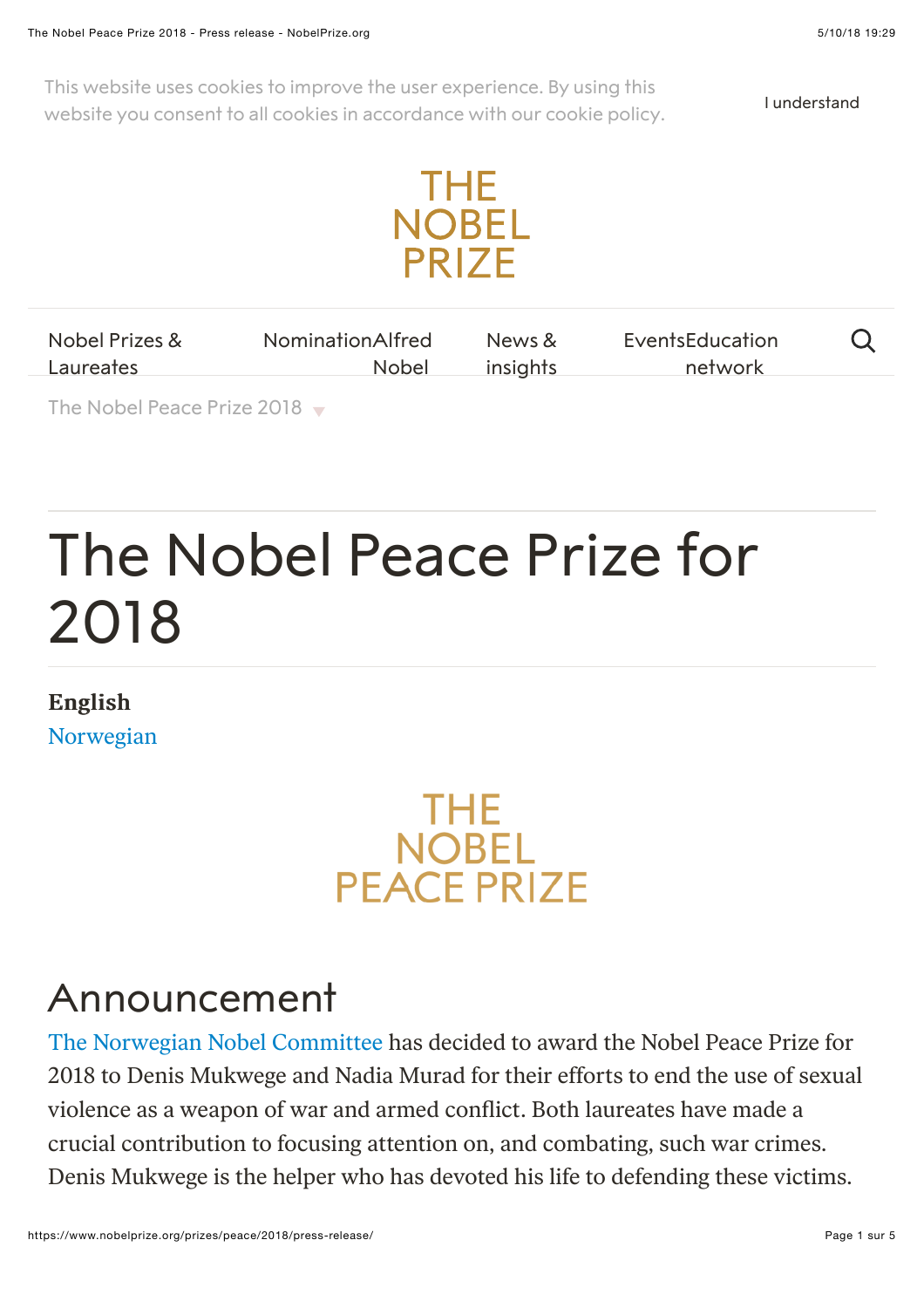Nadia Murad is the witness who tells of the abuses perpetrated against herself and others. Each of them in their own way has helped to give greater visibility to wartime sexual violence, so that the perpetrators can be held accountable for their actions.

The physician Denis Mukwege has spent large parts of his adult life helping the victims of sexual violence in the Democratic Republic of Congo. Since the Panzi Hospital was established in Bukavu in 1999, Dr. Mukwege and his staff have treated thousands of patients who have fallen victim to such assaults. Most of the abuses have been committed in the context of a long-lasting civil war that has cost the lives of more than six million Congolese.

Denis Mukwege is the foremost, most unifying symbol, both nationally and internationally, of the struggle to end sexual violence in war and armed conflicts. His basic principle is that "justice is everyone's business". Men and women, officers and soldiers, and local, national and international authorities alike all have a shared responsibility for reporting, and combating, this type of war crime. The importance of Dr. Mukwege's enduring, dedicated and selfless efforts in this field cannot be overstated. He has repeatedly condemned impunity for mass rape and criticised the Congolese government and other countries for not doing enough to stop the use of sexual violence against women as a strategy and weapon of war.

Nadia Murad is herself a victim of war crimes. She refused to accept the social codes that require women to remain silent and ashamed of the abuses to which they have been subjected. She has shown uncommon courage in recounting her own sufferings and speaking up on behalf of other victims.

Nadia Murad is a member of the Yazidi minority in northern Iraq, where she lived with her family in the remote village of Kocho. In August 2014 the Islamic State (IS) launched a brutal, systematic attack on the villages of the Sinjar district, aimed at exterminating the Yazidi population. In Nadia Murad's village, several hundred people were massacred. The younger women, including underage children, were abducted and held as sex slaves. While a captive of the IS, Nadia Murad was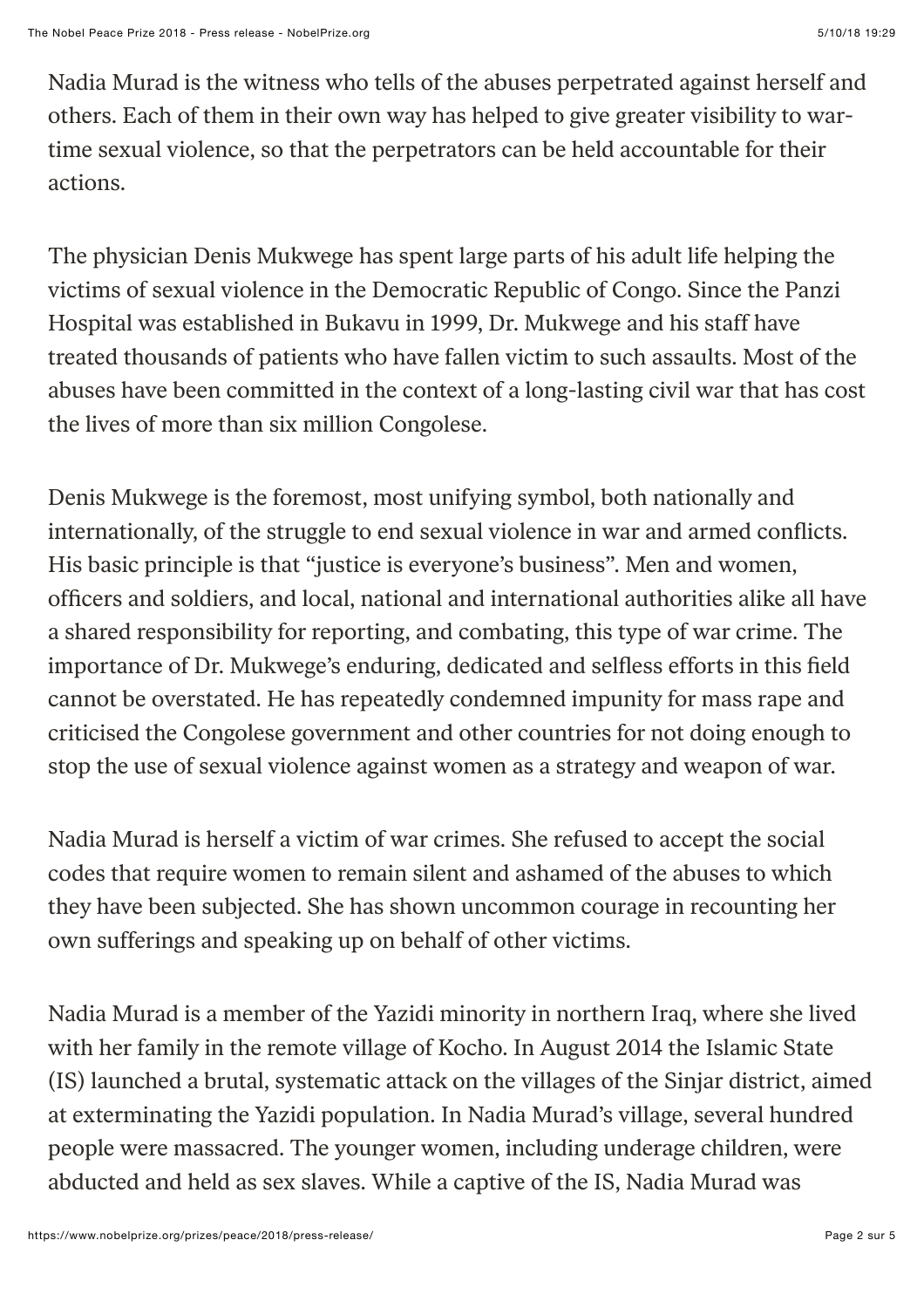repeatedly subjected to rape and other abuses. Her assaulters threatened to execute her if she did not convert to their hateful, inhuman version of Islam.

Nadia Murad is just one of an estimated 3 000 Yazidi girls and women who were victims of rape and other abuses by the IS army. The abuses were systematic, and part of a military strategy. Thus they served as a weapon in the fight against Yazidis and other religious minorities.

After a three-month nightmare Nadia Murad managed to flee. Following her escape, she chose to speak openly about what she had suffered. In 2016, at the age of just 23, she was named the UN's first Goodwill Ambassador for the Dignity of Survivors of Human Trafficking.

This year marks a decade since the UN Security Council adopted Resolution 1820 (2008), which determined that the use of sexual violence as a weapon of war and armed conflict constitutes both a war crime and a threat to international peace and security. This is also set out in the Rome Statute of 1998, which governs the work of the International Criminal Court. The Statute establishes that sexual violence in war and armed conflict is a grave violation of international law. A more peaceful world can only be achieved if women and their fundamental rights and security are recognised and protected in war.

This year's Nobel Peace Prize is firmly embedded in the criteria spelled out in Alfred Nobel's will. Denis Mukwege and Nadia Murad have both put their personal security at risk by courageously combating war crimes and seeking justice for the victims. They have thereby promoted the fraternity of nations through the application of principles of international law.

Oslo, 5 October 2018

To cite this section

MLA style: The Nobel Peace Prize for 2018. NobelPrize.org. Nobel Media AB 2018. Fri. 5 Oct 2018.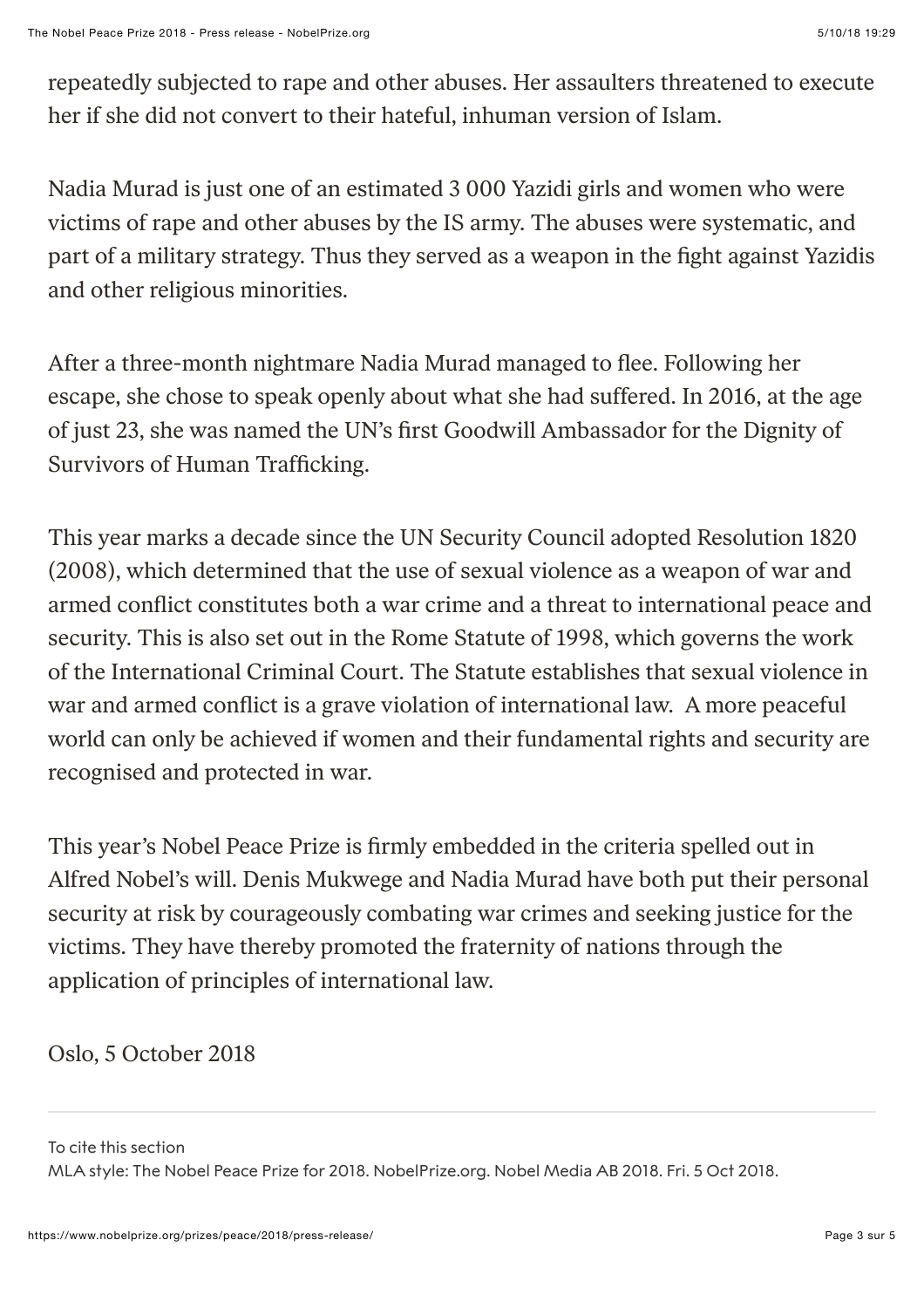<https://www.nobelprize.org/prizes/peace/2018/press-release/>

[Back to top](#page-0-0)  $\bigwedge$ 

[The Nobel Peace Prize 2018](https://www.nobelprize.org/prizes/peace/2018/summary/)

[Denis Mukwege](https://www.nobelprize.org/prizes/peace/2018/mukwege/facts/) [Nadia Murad](https://www.nobelprize.org/prizes/peace/2018/murad/facts/)

Share this



# [COMING UP](https://www.nobelprize.org/)

Don't miss the announcement of the Prize in Economic Sciences on Monday 8 October, 11:45 a.m. CEST at the earliest. Watch the live stream of the announcement.

#### Explore prizes and laureates Look for popular awards and laureates in

different fields, and discover the history of the Nobel Prize.

| Peace                            |  |
|----------------------------------|--|
| 2018<br>$\overline{\phantom{0}}$ |  |